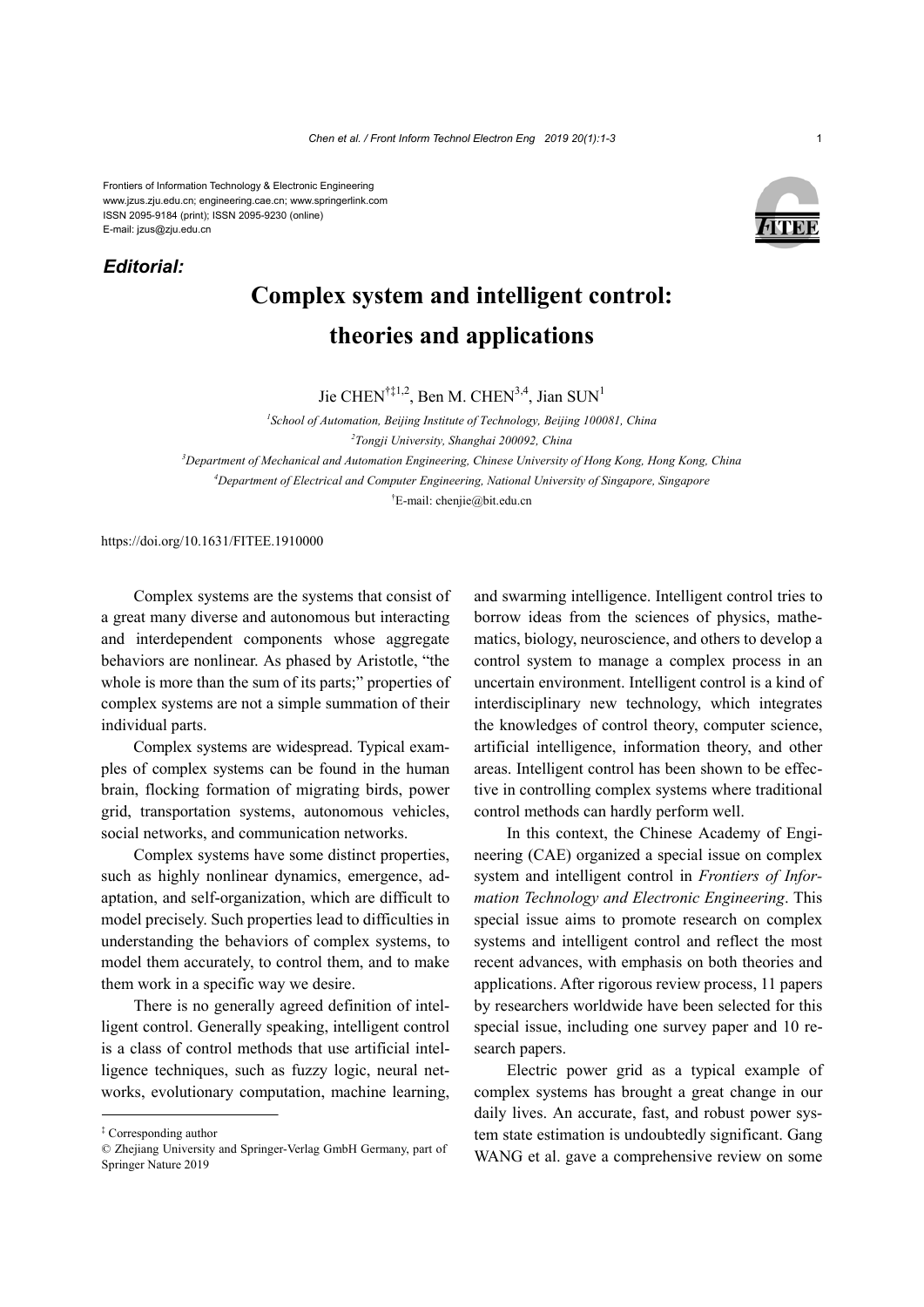of the recent advances in power system state estimation with an emphasis on the solvers that can efficiently obtain optimal or near-optimal solutions to nonconvex state estimation tasks. Some directions for future research were also discussed.

Motion coverage is an important real-world application for mobile robots. To deal with the multirobot coverage motion planning problem, Guan-qiang GAO and Bin XIN proposed an auction-based spanning tree coverage (A-STC) algorithm. Compared with existing methods, this algorithm is effective, time-efficient, and complete, especially in large complex configuration spaces.

A snake robot is a biomorphic robot to imitate snake's morphology. To make a snake robot as agile as a biological snake, locomotion generation and body motion control are two important issues. Wenjuan OUYANG et al. proposed a biomimetic control approach for steering a snake robot. The proposed method includes an artificial central pattern generator, a cerebellar model articulation controller, and a proportional-derivative controller. Their simulations and experiments demonstrated good performance and adaptability of the method.

Ning-shi YAO et al. presented an autonomous robotic blimp equipped with only one monocular camera, named Georgia Tech Miniature Autonomous Blimp (GT-MAB). It was designed to support human robot interaction experiments in an indoor space. The blimp is capable of effectively detecting the face of a human subject, following the human, and recognizing hand gestures by employing a deep neural network based algorithm. Their experimental results demonstrated that GT-MAB has reliable human-detection and human-following capabilities.

Execution control is a critical task of robot architecture design, and has important influence on the quality of the final system. Martin MOLINA et al. presented a general method for execution control. The proposed method was integrated in the Aerostack open-source framework. Their experiments demonstrated the validity, feasibility, and effectiveness of the proposed method.

In recent years, multi-agent systems have re-

ceived much attention since their wide applications in mobile sensor networks, formation of unmanned flight vehicles, smart grids, etc. Formation control is an important topic in cooperative control for multiagent systems. Mao-peng RAN et al. considered the time-varying formation tracking problem for multiagent systems subject to unknown nonlinear dynamics and external disturbances. An extended state observer (ESO) was designed to estimate the total uncertainty of the system. An ESO-based time-varying formation tracking protocol was proposed. Effectiveness of the theoretical results was demonstrated by application to the target enclosing problem of a group of unmanned aerial vehicles (UAVs). Mao-bin LU and Lu LIU studied the leader-following consensus problem of a class of heterogeneous second-order nonlinear multi-agent systems subject to disturbances. A class of distributed control laws that depend on the relative state of the system were proposed to solve the problem.

In recent years, UAVs have been widely applied in many fields, such as reconnaissance, search and rescue, surveillance, environment monitoring, largeaccident investigation, parcel delivery, and agriculture service. Among all the UAVs, the quadrotor platform is the most popular one. Control and navigation of quadrotor UAV has received much attention. Yu-jiang ZHONG et al. presented a reliable active fault-tolerant tracking control method for a quadrotor UAV with model uncertainties and actuator faults. A radial basis function neural network was introduced to estimate the model uncertainties online, modify the reference model adaptively, and incorporate it into the model reference adaptive control scheme. To deal with actuator faults, a fault detection and diagnosis estimator and a fault compensation term were introduced into the control law. Shu-peng LAI et al. proposed a computationally efficient safe flying corridor navigation method for a quadrotor UAV. This method can generate a jerk-limited trajectory within a safe corridor. Unlike the existing methods, the proposed method can generate a smooth non-stop trajectory with safety guarantee but does not require the vehicle stop at each intersected point of the connected boxes.